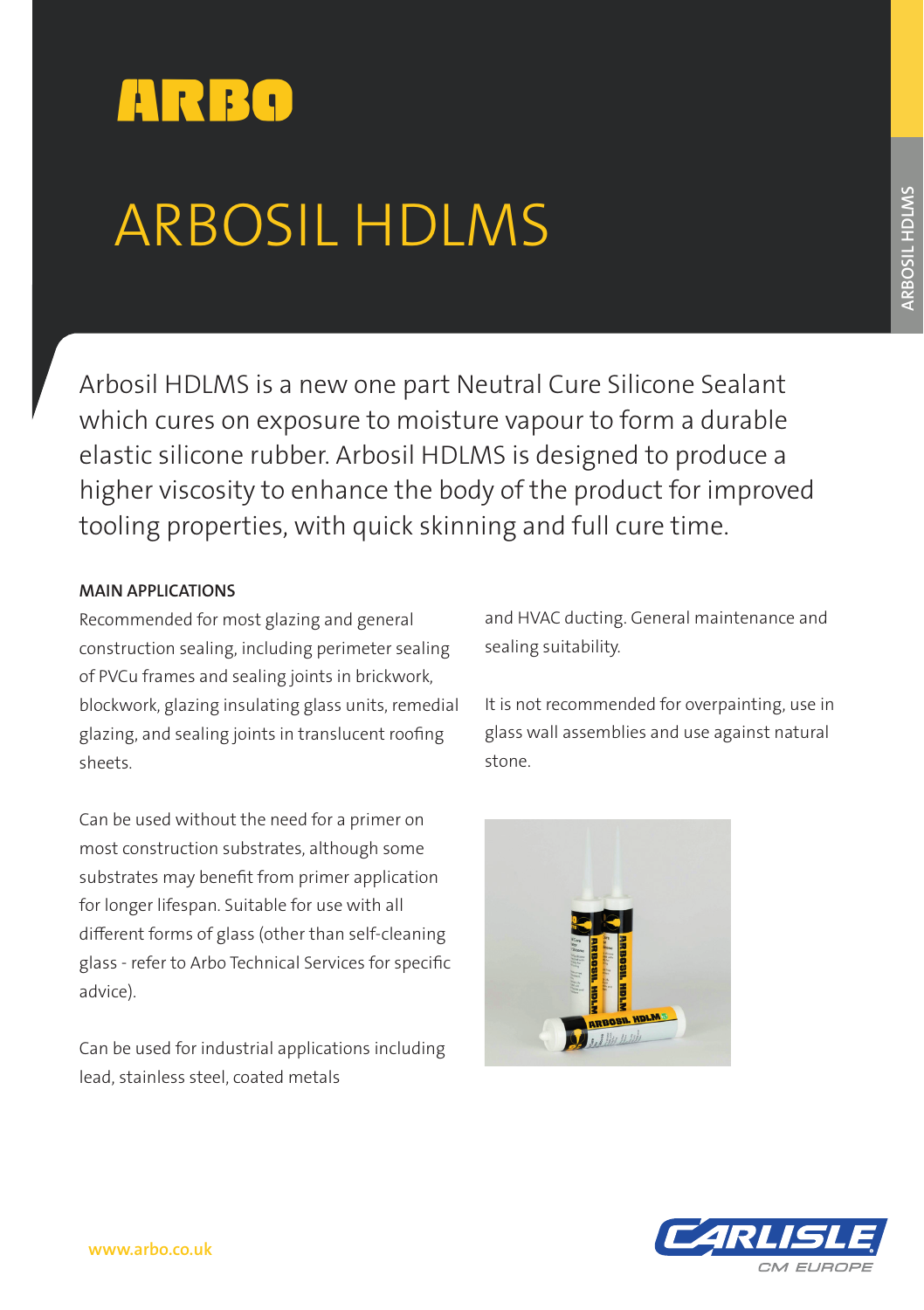# **APPLICATION INSTRUCTIONS**

#### **Joint Preparation**

The joint surfaces must be clean, dry and free from all contamination. The surfaces should be degreased using the appropriate Arbo Cleaner. Primers may be required on some substrates. It is recommended that Adshead Ratcliffe Technical Services Department should be consulted and advice obtained with regard to the choice of primer for specific purposes.

#### **Joint Baking**

Where applicable, appropriate joint filler e.g. closed cell polyethylene foam, should be used to provide the correct joint depth. All joint preparation, priming, and sealant application should be carried out in accordance with BS 8000 Part 16, the British Standard for the sealing of joints in buildings using sealants.

# **Application**

Arbosil HDLMS is supplied in polyethylene 280ml, 310ml and 380ml cartridges and can be applied into the joint using an Arbo Caulking Gun.

#### **JOINT SIZE SUITABILITY**

**Joint width** Minimum 6mm Maximum 25mm (single application); 50mm (multiple applications)

#### **Joint Depth**

Minimum 10mm on porous substrates Minimum 6mm on non-porous substrates Maximum 15mm Width: Depth ratio (within above min/max restrictions) 2:1 butt joints 1:1 lap joints

#### **PACKAGING**

25 x 280ml, 310ml or 380ml Polyethylene Cartridges per box. Polyethylene Nozzles are included in each box

# **COLOURS**

White, Translucent. Other colours available to special order (MOQ's apply)

# **STORAGE LIFE**

12 months in original unopened packaging stored in a cool, dry place out of direct sunlight

# **HEALTH AND SAFETY**

Contains Oximosilanes. Please consult Safety Data Sheet for full information.

| <b>TECHNICAL DATA</b>       |                                                                                                                  |
|-----------------------------|------------------------------------------------------------------------------------------------------------------|
| Skin Time at 20° C/65 % RH: | 10 minutes                                                                                                       |
| Application Temperature:    | $+5$ <sup>o</sup> C to $+40$ <sup>o</sup> C                                                                      |
| Service Temperature:        | $-40$ <sup>o</sup> C to $+120$ <sup>o</sup> C                                                                    |
| Typical Shore Hardness:     | 30                                                                                                               |
| Chemical Resistance:        | Resistant to most dilute acids and alkalis. Organic solvents may<br>cause the sealant to swell and lose adhesion |
| UV Resistance:              | Very Good                                                                                                        |
| Service Life:               | $25$ years +                                                                                                     |
| Movement Accommodation:     | Butt joints (movement in tension and compression): 50 %.<br>Lap joints (movement in shear): 100 %.               |